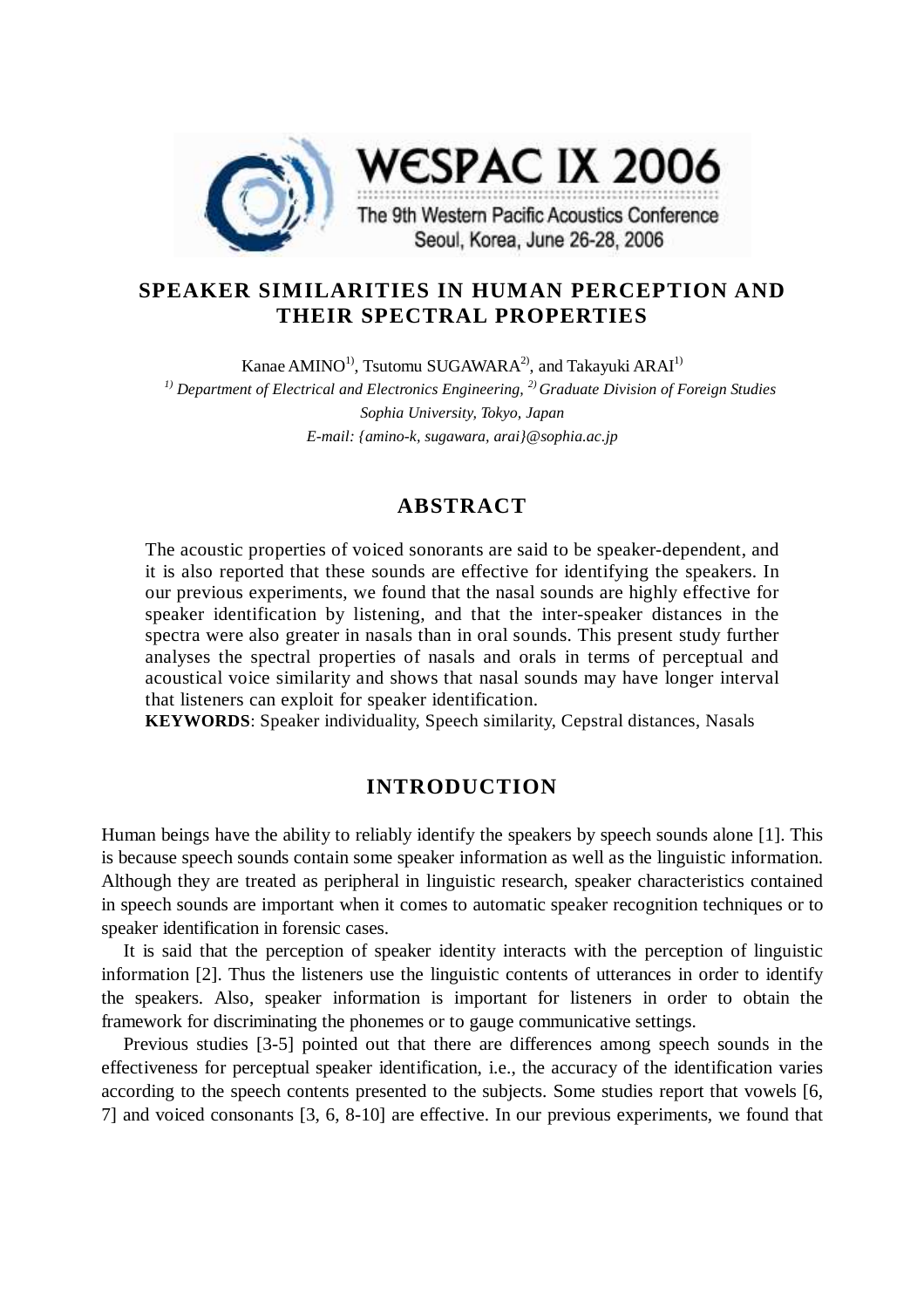nasal sounds are more effective for speaker identification than oral sounds [8-10], and that coronal sounds are more effective than the sounds articulated at other places [10].

According to a study where various synthesised sounds were tested, the most effective acoustic parameter for perceptual speaker identification was the spectral information, and fundamental frequency and temporal structures followed it [11]. Also in our previous study, we found that the perception of the speaker identity corresponded to the spectral distances of the stimuli [9], i.e., inter-speaker distances were greater in nasal sounds and smaller in oral sounds.

In this present study, we further investigate the perceptual and spectral properties of the speech sounds in terms of voice similarity in order to explain the differential effects among the speech sounds in speaker identification.

# **METHODS**

**Speech materials.** The materials used in this study were the following six monosyllables recorded in a previous experiment [9]: /da, ta, ma, na, sa, za/. These monosyllables were uttered by ten male speakers in carrier sentences, and excerpted manually from these sentences. Five tokens for each monosyllable and for each speaker were used for the analyses, thus we had fifty samples for each consonant type. All the materials were recorded onto DAT (digital audiotape) at the sampling frequency of 48 kHz with 16 bit resolution, and then down-sampled to 16 kHz for the analyses.

**Analysis Frames.** As was shown in the previous study [10], syllable onset is one of the most important sections for perceptual speaker identification. According to this report, we analysed three different intervals excerpted from the onset part of the monosyllables. The types of the frames and the criteria for the excerption are shown in Table 1, and Fig. 1 shows an example of the excerption. Each frame had 30 ms length.

**Cepstral distances.** Cepstral coefficients were calculated up to the 30th order, and the inter- and intra-speaker cepstral distances were computed for all the possible speaker-pairs, separately for each consonant type and for each frame type. Thus we obtained eighteen (six monosyllables and three frame types) square matrices of  $50 \times 50$  (ten speakers and five tokens). Then the average values of intra- and inter-speaker distances were obtained and confusion matrices for cepstral distances of the ten speakers were drawn using these values.

**Perceptual speech similarity.** The results of the perceptual speaker identification test in a previous experiment [9] were used in this study. Five students who know all of the speakers very well served as the subjects in the experiment. The speakers and the subjects had known each other for at least four years. The percentages of the correct speaker identification for the stimuli in question are shown in Table 2. The nasals ranked above, and fricatives and oral stops followed them. In order to give an index for perceptual voice similarity, confusion matrices were generated as for the ten speakers for each consonant.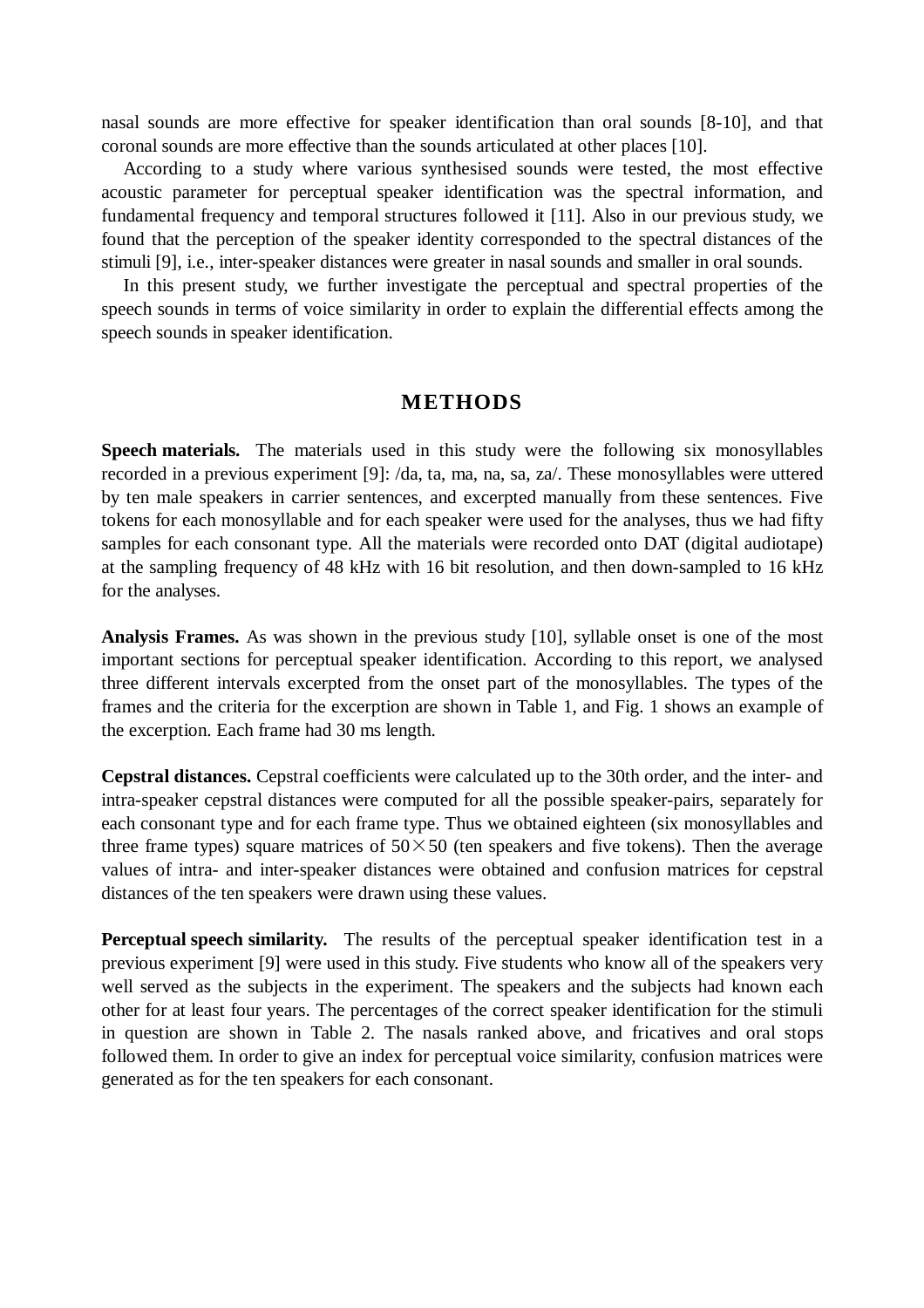| ID      | Excerpted section                      | Criterion for excerption                                                 |  |
|---------|----------------------------------------|--------------------------------------------------------------------------|--|
| Frame 1 | Stable consonant part                  | Interval that covers only the true<br>consonant part                     |  |
| Frame 2 | Consonant part<br>including transition | Interval before the second formant<br>of the following vowel gets stable |  |
| Frame 3 | Vowel part<br>including transition     | Interval from the first pulse of the vowel                               |  |

*Table 1. Types of analysis frames and criteria for excerption* 

\* The analysis targets for Frame 1 were four types of consonants that have stable consonant parts: /m/, /n/, /s/ and /z/.



*Fig. 1. Example of excerption* 

*Table 2. Results of the perception test: percent correct for each stimulus type The total number of each stimulus type was 250* 

| <b>Stimulus</b> | Percent correct (%) |  |
|-----------------|---------------------|--|
| /na/            | 86.0                |  |
| $/ma/$ , $/za/$ | 80.8                |  |
| /sa/            | 78.8                |  |
| /da/            | 78.0                |  |
| /ta/            | 73.6                |  |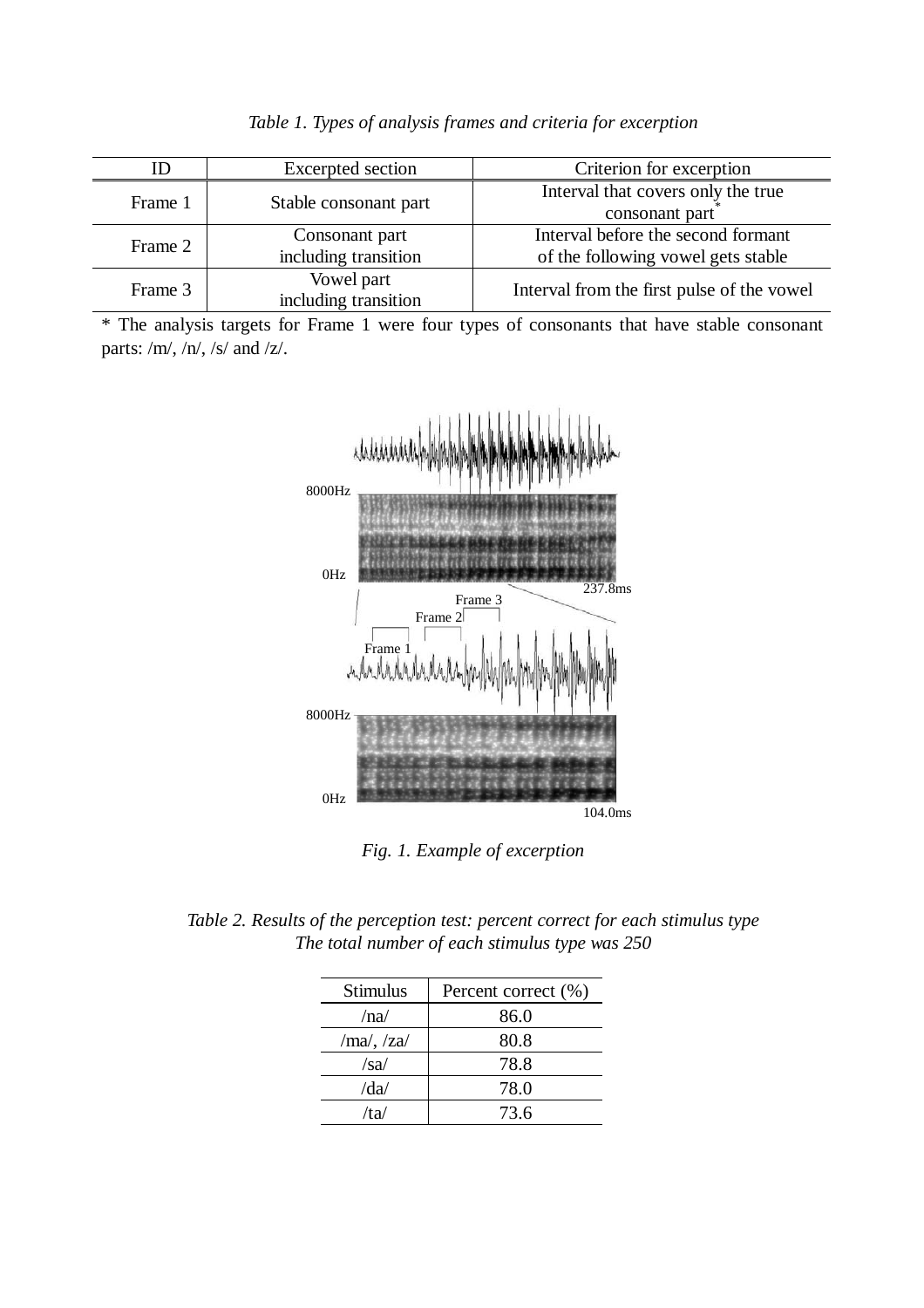### **RESULTS**

**Relationship between perception and cepstral distances.** In order to investigate the relationship between perceptual voice similarity and cepstral distances, we calculated the correlation coefficients between the confusion matrices of the ten speakers in human perception and in cepstral analyses. The results are shown in Table 3. The number of the elements in a matrix was a hundred.

| <b>Stimulus</b>      | Frame 1  | Frame 2  | Frame 3  |
|----------------------|----------|----------|----------|
| $\frac{d}{da}$       | N/A      | $-0.309$ | $-0.635$ |
| /ta/                 | N/A      | $-0.342$ | $-0.595$ |
| /ma/                 | $-0.812$ | $-0.793$ | $-0.748$ |
| /na/                 | $-0.788$ | $-0.765$ | $-0.624$ |
| $\langle za \rangle$ | $-0.334$ | $-0.334$ | $-0.635$ |
| /sa/                 | $-0.375$ | $-0.375$ | $-0.663$ |

*Table 3. Correlation coefficients between confusion matrices of perceptual speaker identification and cepstral distance matrices* 

#### **DISCUSSION**

As seen in Table 3, the correlation coefficients of the nasals are consistently high through the three frames. On the contrary, those of the oral stops and the fricatives were high only in the third frame, in the vowel part including the transition from the preceding consonant. This leads to the following two implications:

- 1. In nasals, listeners use all three frames as the cue of the speaker individuality.
- 2. In oral stops and fricatives, listeners use only the vowel part for identifying the speakers.

In other words, the nasal sounds contain speaker information in longer spans than the oral sounds. This may explain the effectiveness of the nasals in speaker identification.

The shapes of the speech organs that are involved in the nasal resonance are said to be speaker-dependent [12], and also the shapes of these resonators cannot be changed voluntarily. This is why the acoustical properties of the nasal sounds indicate speakers' physiological characteristics. Furthermore, the fourth formant frequency and the spectral dip around 4 to 6 kHz are said to reflect the speakers' hypopharyngeal properties [13]. The monosyllables /ma/ and /na/ contain both these properties, and this also accounts for the advantage of nasals in the perception test.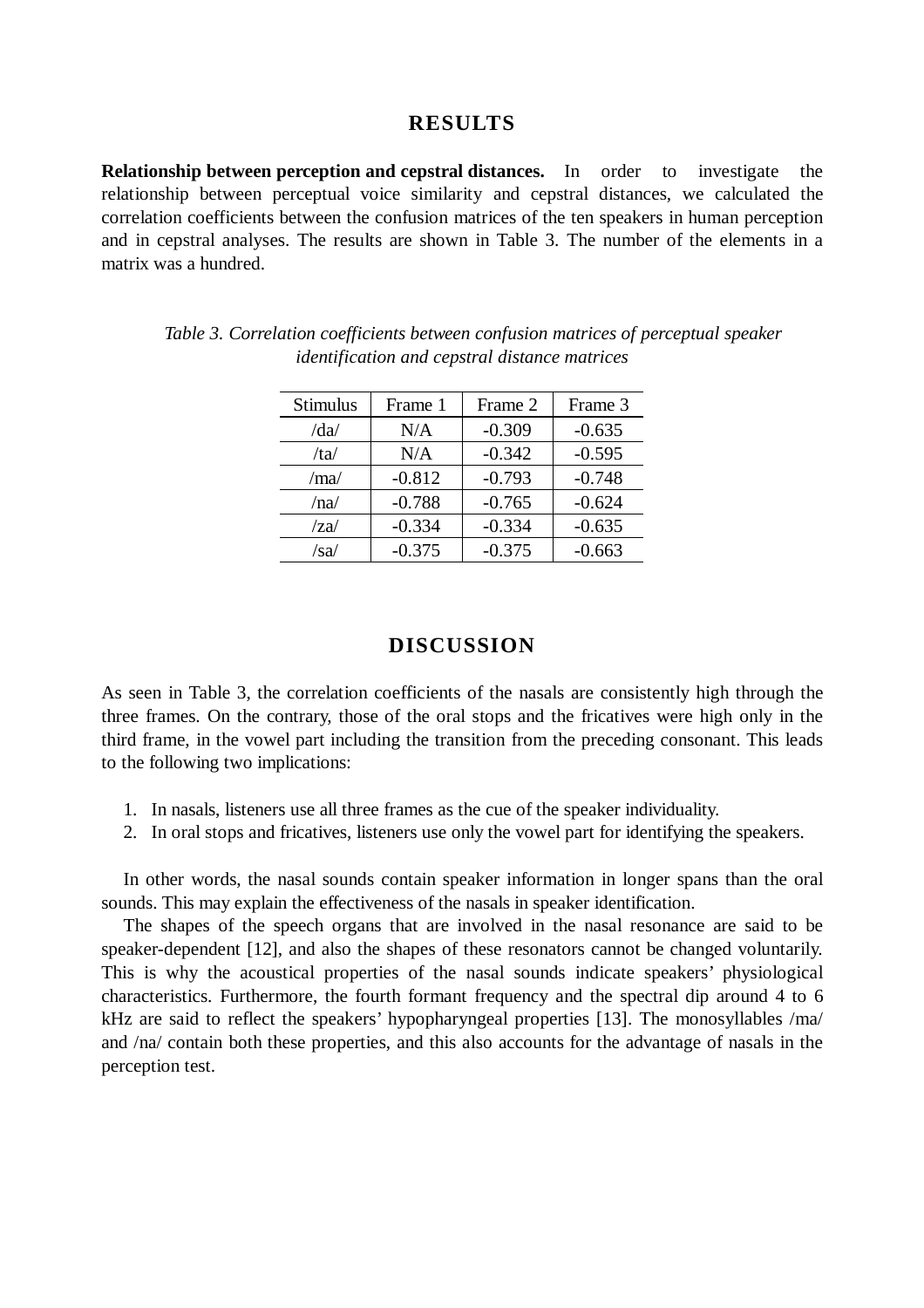### **SUMMARY**

In order to explain the effectiveness of nasals in perceptual speaker identification, we inspected the relationship between confusion matrices of the perception test and of the cepstral distances. We observed the correlation coefficients as to three analysis frames, the stable consonant part, the consonant part including the transition to the following vowel and the vowel part including the transition from the preceding consonant. It was found that the correlation is high all through the frames in nasals, but only in the vowel part in oral sounds. These results show that the sections used by listeners for identifying the speakers may be sound-specific, and the nasals have longer intervals that indicate speaker individuality than the oral sounds do.

One of the final goals of the research is to understand the mechanisms of human cognition, and there will be many steps before we reach there. Our next task will be to test syllables with different vowels in order to see the effects of co-articulation. The analyses of the stable vowel part were also not included in this study. Moreover, inspection of the spectra is necessary in order to estimate the frequency range that reflects speaker characteristics.

# **ACKNOWLEDGEMENTS**

This study was supported by MEXT Grant-in-Aid for Scientific Research (A) 16203041, and by Grant-in-Aid for JSPS Fellows 17-6901.

#### **REFERENCES**

- **1.** F. Nolan, *The Phonetic Basis of Speaker Recognition* (Cambridge University Press, Cambridge, 1983)
- **2.** L. Nygaard, "Perceptual integration of linguistic and nonlinguistic properties of speech," Chap. 16 in D. Pisoni and R. Remez (ed.), *The Handbook of Speech Perception* (Blackwell Publishing, Oxford, 2005)
- **3.** T. Nishio, "Can we recognise people by their voices?," *Gengo-Seikatsu*, **158**, 36-42 (1964)
- **4.** P. Bricker and S. Pruzansky, "Speaker Recognition," Chapt.9 in N. Lass (ed.), *Experimental Phonetics* (Academic Press, London, 1976)
- **5.** D. O'Shaughnessy, *Speech Communication –Human and Machine–*, 2nd ed. (Addison-Wesley Publishing Company, New York, 2000)
- **6.** G. Ramishvili, "Automatic Voice Recognition," *Engineering Cybernetics*, **5**, 84-90 (1966)
- **7.** K. Stevens, C. Williams, J. Carbonell, and B. Woods, "Speaker authentication and identification: A comparison of spectrographic and auditory presentations of speech material," *J. Acoust. Soc. Am.*, **44**, No.6, 1596-1607 (1968)
- **8.** K. Amino, "Properties of the Japanese phonemes in aural speaker identification," *IEICE Tech. Rep.*, **104**, No.149, 49-54 (2004)
- **9.** K. Amino, T. Sugawara, and T. Arai, "Correspondences between the perception of the speaker individualities contained in speech sounds and their acoustic properties," *Proc. of Interspeech*, 2025-2028 (2005)